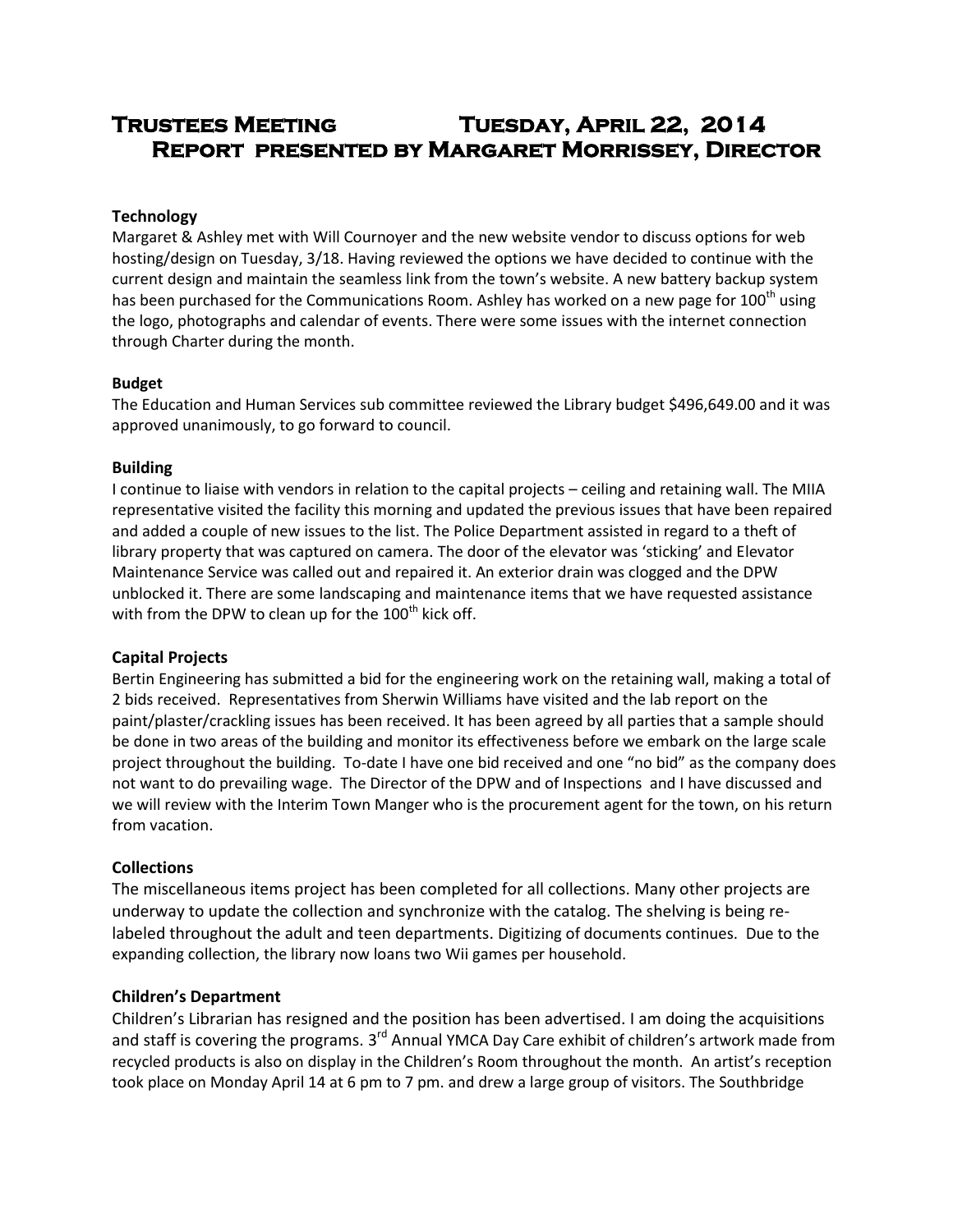Evening News covered the event. There will be an art show from the  $2^{nd}$  Grade students from West Street School and their teacher Charlene Cloutier in May.

## **Programs**

Local artists Edward Heske & Charles Gaulin are exhibiting their work in the Main Hall for the month of April. Accompanying the exhibit is a display of US and foreign currencies courtesy of Lisi Coin. There was a reception on Thursday, April 3<sup>rd</sup> for the exhibitors. Greg Page of the Merrimack Analysis Group presented a program on Cyber Security for Seniors, on Tuesday, March 25<sup>th</sup>. We attribute the good turnout to the interest in the topic but also to scheduling a program in the afternoon. If patrons continue to show interest we will offer more events in the afternoon. The library participated in the state-wide library snapshot day on April 9<sup>th</sup>. The photos are posted on the MA Library System Flickr account. Susan Elizabeth Sweeney, poet and professor at the College of the Holy Cross presented from her chap book on 4/17 in celebration of National Poetry Month.

#### **Media and Social Media**

There are 459 fans on Facebook. There are 1492 people signed up to receive the monthly eNewsletter.

## **Meetings**

The annual State House Library Legislative Day was on 3/31 and I attended the event with librarians from across the state. I also attended the Digital Commonwealth board meeting at Newton Public Library and the annual conference later in the month, in Worcester. The Southbridge Woman's Club invited me to present a talk to the group and donated \$100 to the gift book account. Two gorgeous books have been purchased with the gift. I met with area library directors to discuss topics of mutual interest. The first Steering Committee of the WRTA was on April 15 and I attended. The Circulation Supervisor attended a round table meeting at Anna Maria College. I attended the quarterly meeting of the CHNA5 (Community Health Network Area 5) and met with many representatives of regional social service agencies.

# **Meetings at JEL**

AARP volunteers have completed the Tax Assistance program in early April. WCAC Fuel Assistance service is extended through the second week of May. The GED exam is no longer in place and we are learning about the new system called *HiSet* and are collaborating with the Southbridge Adult Education Network. I attended the Literacy Volunteers of South Central MA board meeting. The WCAC- ESOL students meet at the library on Thursdays. I gave them an orientation tour of the collection and resources.

# **FOJEL**

The Friends had a very successful 3-day booksale and raised \$561.50. Remaining books have been donated to Habitat for Humanity. The annual FOJEL meeting will take place April 28<sup>th</sup> at 6 p.m.

#### **Gifts**

A bronze wall sculpture has been offered to the library by the Union St. Jean Baptiste as they will no longer maintain an office in RI. It is a beautiful piece honoring Felix Gatineau who has such a strong connection to Southbridge. Arrangements are being made to have it installed.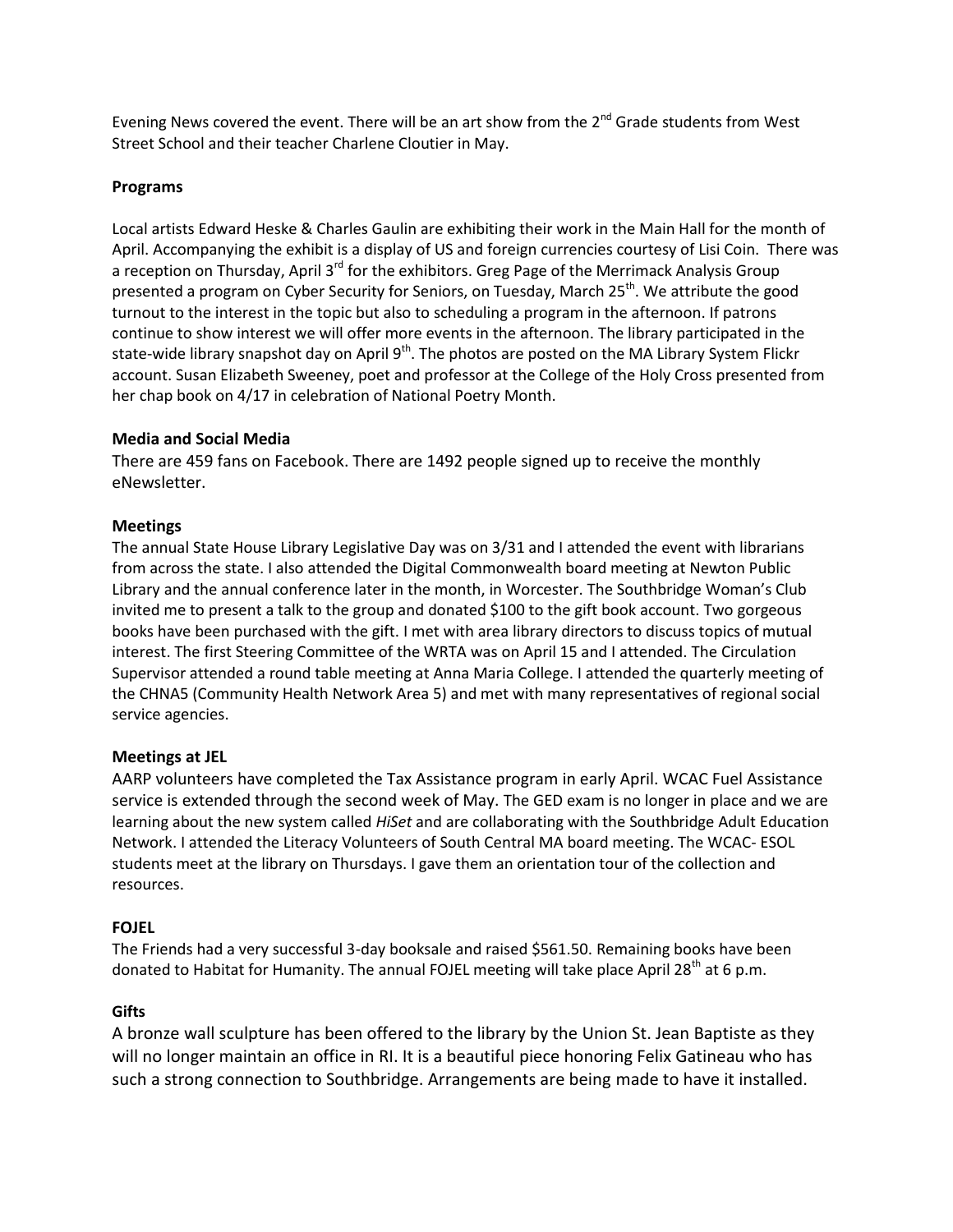Donation in memory of Marcelle Van Vooren \$150. Notified by Travelers Insurance that there will be a donation from Thomas Whitcomb.

## **Grants**

Boys of the Town performed Thursday, March 20<sup>th</sup>. Thanks to the Southbridge Cultural Council for sponsoring this successful St. Patrick's Day event. There were fifteen grants awarded to JEL this year, a few were partial funding and I would like to request that the board fund the small deficit balances.

## **Staffing**

Due to the resignation of the Children's Librarian, attendance at meetings, trainings and vacations, it has been a hectic month.

## **Training**

Two of the senior staff attended a webinar on upcoming changes to the mediated Interlibrary Loan system. The switchover is planned in June, and more information will be forthcoming.

#### **Trustees Appointments**

Arranged for the two candidates to meet the Board 4/22/

## **Volunteers/Tax Abatement**

There are 5 personnel at JEL currently.

#### **Centennial Events**

There was a delay with the draft but have received a copy this morning from the Chairman and will review the complete manuscript asap. I met with graphic designer to review the cover art for the history of the library that is being published, as part of the centenary celebration. Reviewed the cover art and made some suggestions from the photo collection. Scanned all the library related photographs from the archives. Arranged for some Polo Shirts to be made for the page staff that will include the new logo. A large part of my time is focused on planning for the 100<sup>th</sup> Anniversary. During the month I have met with some of the trustees to discuss plans.

#### **Digitization**

Participated in a training at the Boston Public Library on April 16 through a Gates grant/Digital Commonwealth/Boston Public Library. I also participated in a day-long training on metadata at JEL presented by Digital Commonwealth/BPL.

#### **Everbridge Emergency Notification System**

I spoke with TriEpic coordinator and offered assistance promoting Everbridge Emergency Alert System. Staff is available to assist anyone in the community that needs assistance signing up. There is a poste Staff continues to promote awareness about Everbridge Emergency Alert System among patrons.

#### **Parking Lot**

Staff observed a fist fight in progress in the parking lot on Saturday, 4/5 when they were leaving the building just after 1 pm, there was an altercation in parking lot. The police department responded.

| Month of April | Art show and reception | During Library Open | Main Hall |
|----------------|------------------------|---------------------|-----------|
| Exhibit        | <b>YMCA Daycare</b>    | Hours               |           |